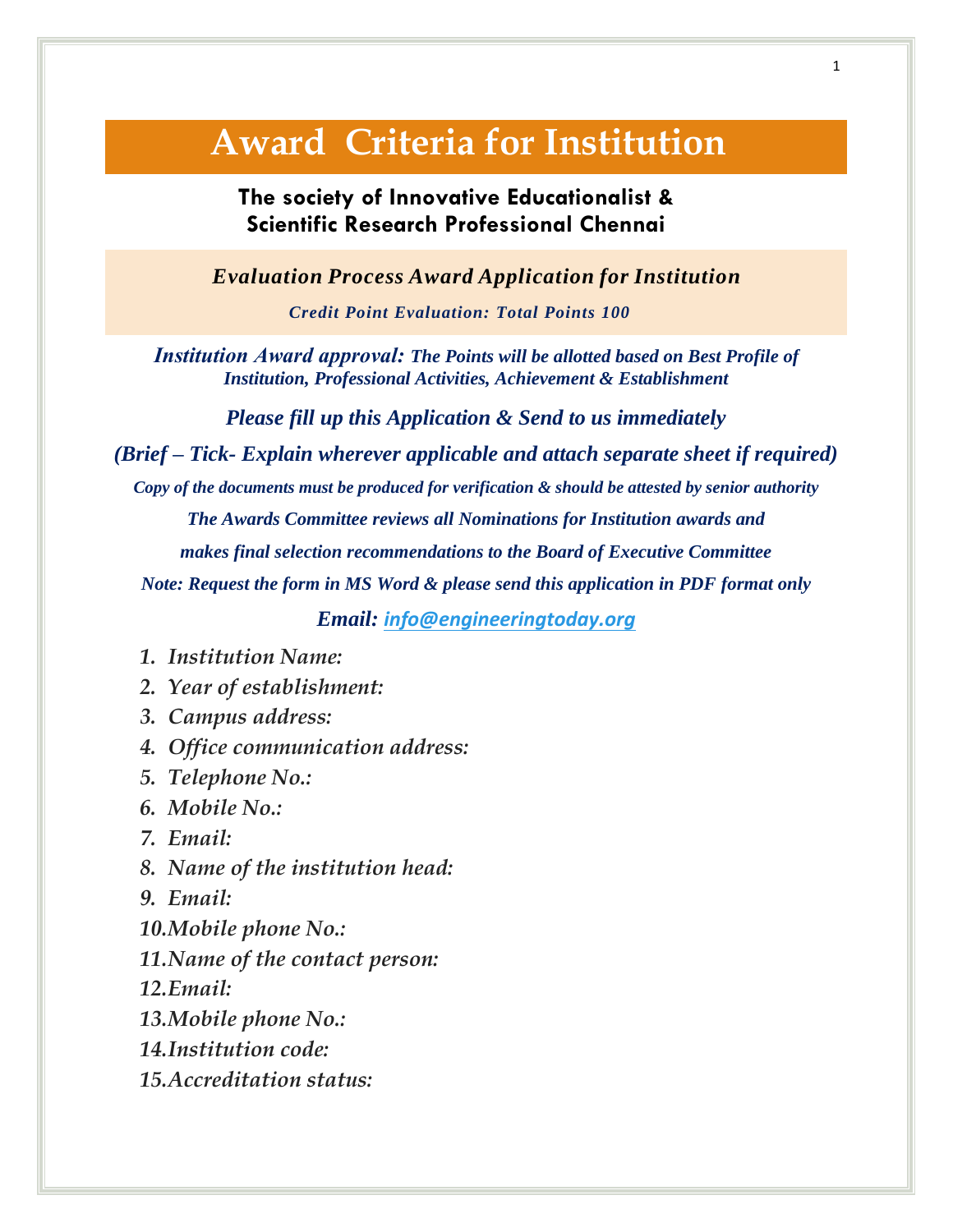*16.AICTE-NACC-NBA- Autonomous-UGC-DOTE-ISO, etc. : 17.Institution status: Private-self finance-Aided-Government: 18.Research Institution (Yes/No.): 19.No. of Department & Courses: 20.No. of PhD Staff: 21. No. of Research scholar doing PhD: 22.No. of other Teaching faculty: 23.No. of students in UG: No. Courses offered: 24.Branches of Engineering: Mechanical-IEM-Production Engineering-Mechatronics-Automobile-EEE ECE-EIE- TE-Civil-CSE-Information Technology, etc,. 25.No. of Students in PG: Courses offered: 26.No. of Students in MCA: 27.No. of Students in MBA: 28.No. of Professional bodies associated: 29.Name of the Professional body: 30.Institution Membership obtained (Yes/No.): Name of the Organization of Institution Membership & Branch of Engineering: Student Chapter of professional bodies: Mechanical-Automobile-Civil Engineering-EEE -ECE -CSE -IT Aeronautical Engineering, etc. 31.No. of students passed during the year 2020-21: 32.Latest University Convocation organized: 33.No. of National Conference organized during the year 2015 -2020: 34. No. of International Conferences organized during the year 2015 -2020: 35.No. of faculty participated foreign conference & Country Name:*